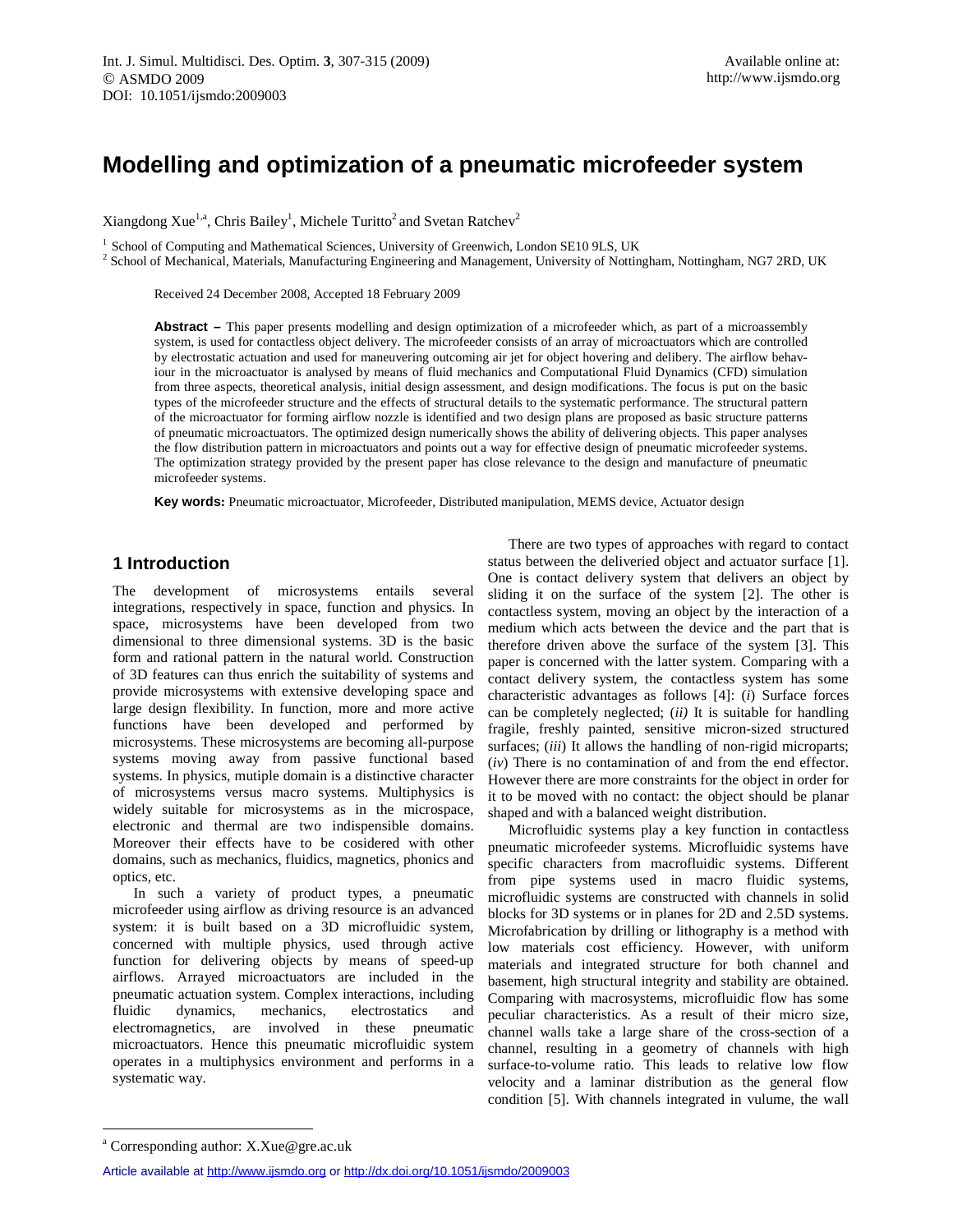surface quality in microfluidic systems is not as high as that in macrosystems where the pipe is the basic form and pipe materials and quality are more optional. Moreover, in microfluidic systems there is generally no free surface and shear stress becomes a dominant factor. It can be seen that, from a manufacturing point of view, comparably, microfluidic systems adopt a primeval natural cave form in nature, whereas macrofluidic systems generally take the advanced natural fluid system forms can that be found in living creatures.

The charateristics of microflow leads Computational Fluid Dynamics (CFD) to become an inevitable means for the performance assessment of microfluidic systems. Due to the microsize and multiple physics involved, a microfluidic system is difficult to be treated with instinct and experience. CFD therefore provides a tool for analysis of the system and an instrument for investigation and illustration of detailed fluidic performances. Similarly to other disciplinary support systems, CFD has changed from traditional assessment means and become active over all processes of products in design disposal, fabrication manipulation and reliability prediction.

This paper, presents a study on design and modelling of a micropneumatic actuator system: the part to be conveyed is suspended and moved over the surface of the device by the outcoming airflow. Relevant theoretical background of fluid dynamics is provided and structural analysis and modification are performed.. The focus of this study is put on the effects of structural features of the microfeeder to the airflow control. For this purpose, the scope is concentrated on the airflow performance with a qualitative analysis rather than a detailed integration of all the effects such as electrostatic action and mechanical deformation. The main contents of the paper are discussed through three parts, respectively on theoretical analysis, modelling & simulation and conceptual design.

### **2 Mechanism of the pneumatic actuator**

An arrayed pneumatic feeder for microassembly systems is presented in [6, 7]. The array is composed of a set of microactuators, distributed in the horizontal plane. The nozzles are opened and closed by electrostatic actuation. In this way, the direction of the outcoming airflows can be controlled that is used for controlling the movement of the hovering object. Figure 1 shows the arrayed pneumatic microactuator system. The tiny actuators in the array are shaped as 3D cubic structures, each comprising a central electrode block and four side electrode walls. Four airflow nozzles, formed from the gaps between the side electrodes and central electrode, are located in the four sides of the actuator. In addition to the electrodes, there are four pillars located at the four corners of the actuator. The pillars are designed as fixed objects on the array for giving the whole structure a higher mechnical robustness. Figure 2 gives a description of a single microactuator: pressurised air is supplied from the bottom of the actuator and escapes through the nozzles located at the top of the device. The fast escaped directional air jets produce high pressure at the bottom of the object, driving it above the array and moving towards one direction parallel to array surface.

The elements of a microactuator are connected to a PCB board so that an electrostatic force can be created (Fig. 2). Hence, the microactuator has four working and one neutral mode. Figure 3 shows the top view of a microactuator in neutral and working modes, respectively. In the neutral mode, the four nozzles are opened in equal width and the four outcoming airflows produce an equilibrium resultant force that supports the object making it hovering above the array.



Fig. 1. Arrayed pneumatic microactuator system [6]



Fig. 2. Pneumatic microactuator [6]

When in working mode, electric voltage is applied to the central element and one selected side wall; the two act as the armors of a capacitor and move towards each other due to the electrostatic interaction. As a result, one nozzle is closed and another is enlarged. This leads to the equilibrium of the airflow forces in this direction being broken. With oblique collision of air jet to the object, an actuating force parallel to the feeder surface is produced correspondingly. By simultaneously controlling the actuators located under the object in a same phase, a resultant force is formed to drive the object. As microactuators are arranged in the array in two perpendicular directions, the pneumatic microactuator system can produce driving forces to move an object in two perpendicular directions.



working positions

The central electrode is not in contact with the side electrodes or the corner pillars in neutral mode. To keep a stable state of the central electrode, suspensions/springs are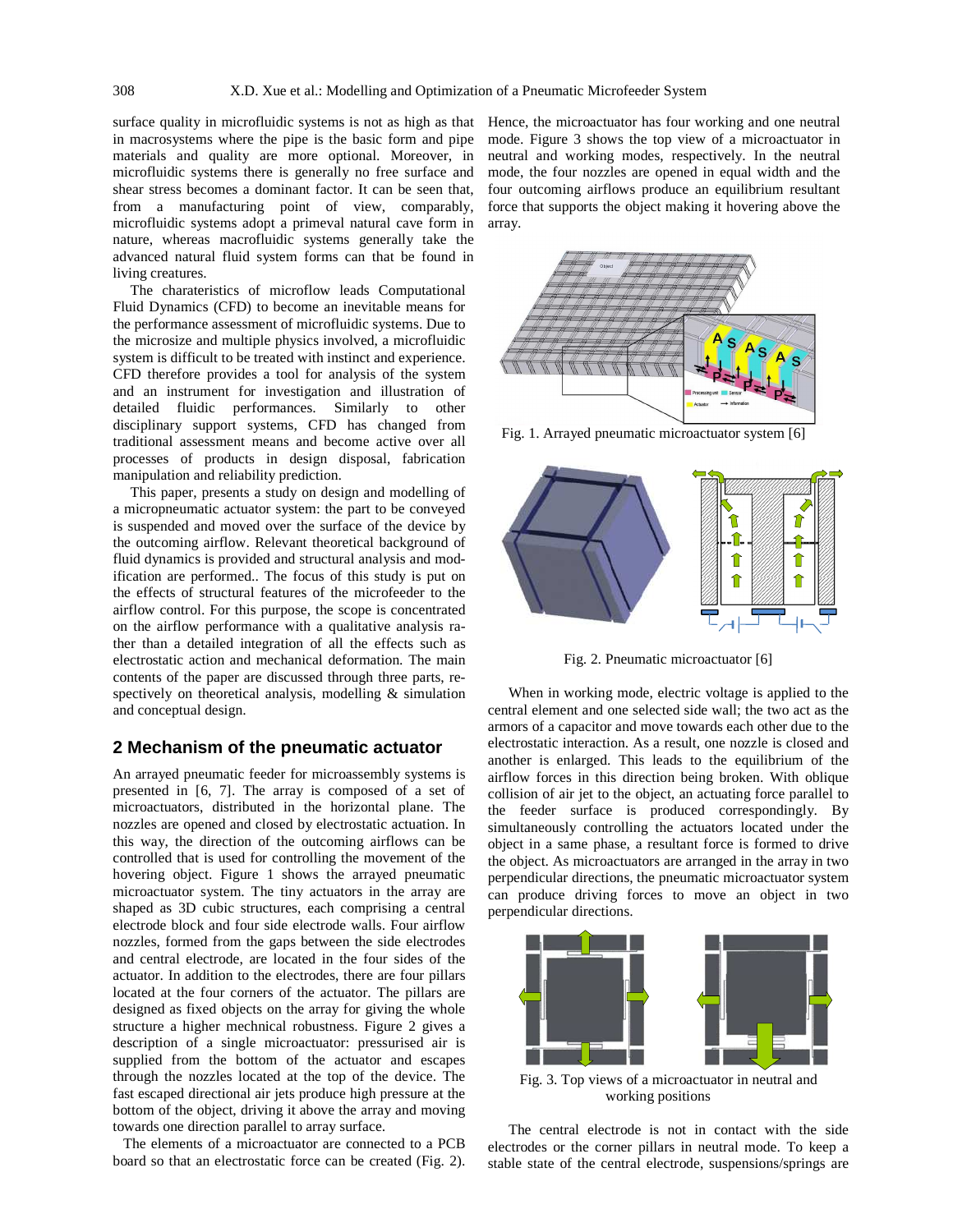implemented between the central electrode and four side pillars. Unlike macrosystems where suspensions/springs are shaped as spiral state in 3D, microsprings are generally constructed by some simplified methods and structures with 2D method [8], due to the difficulties in microfabrication techniques and limited space in the system. In this design, simplified springs with bending beams are adopted to form the suspensions.

The direction of the interaction force between air jets and an object depends on the direction of the air issuing from the microfeeder, whereas the air jet directions are mainly determined by the structure of the outlet nozzles. In this study, several plans are tested corresponding to different relative vertical positions between central and side electrodes to optimise the performance of a directional nozzle. Figure 4 shows the neutral mode when the central and side electrodes are positioned at the same height. Considering the symmetric character of the microactuator in two perpendicular horizontal directions, each actuator is apt to be described with a 2D model. With regard to the working processing of the actuator, two positions are modelled to represent the neutral and working modes, respectively.



Fig. 4. Original design of the pneumatic actuator. Dimentions in the figure are in micrometers

Incompressible Newtonian flow is adopted in modelling. All contact surfaces of the airflow with solids, including the boundary surfaces of the central electrode, the inside surfaces of the side electrodes, the bottom surface of the object, as well as the suspension/spring surfaces, are modelled with walls, on which airflows are set to no-slip status. According to work conditions of the system, the input condition of airflow is determined by air pressure applied on the inlet. The outlet boundary conditions are also set to air pressures, applied at the boundary interfaces between the object and the top surface of actuator. In all circumstances, the inlet air pressure is set to 8 KPa and the outlet air pressure is set to 0. The detail process of the electrode motions under electrostatic force is not modelled. Instead, airflows in two extreme positions of the electrodes are analysed.

# **3 Fluid dynamics of airflow**

#### **3.1 Conservation laws related**

The flow is considered as a steady and fully developed flow and satisfies the conservation laws. The mass conservation law of a flow can be expressed as [9]

$$
\frac{\partial \rho}{\partial t} + div \rho v = 0 \tag{1}
$$

where  $\rho$  is the density of the flow and  $\nu$  the velocity. The conservation of mass reflects the continuity property of flow materials and denotes the relationship of the velocity and cross section of a inside flow. For imcompressible flows,

$$
\partial \rho / \partial t = 0
$$
. Thus, Eq. (1) can be simplified as

$$
div \rho v = 0 \tag{2}
$$

The conservation of momentum of a flow can be expressed as

$$
\frac{\partial(\rho v)}{\partial t} + \operatorname{div}(\rho v v) = \operatorname{div} T + \rho f^b \tag{3}
$$

where  $T$  is the stress tensor of the flow and  $f^b$  the body force. The conservation of momentum reflects the application of Newton's second law of motion in the region of fluid dynamics, implying that the change rate of momentum of material control volume, in time and in space, equal to the forces applied on the volume, by body forcea and tension stress, respectively.

When supplied through the inlet until it strikes the planar object, the airflow experiences several stages. Firstly, it passes through the cavity. Then, it rushes through the outlet nozzle. Finally, it strikes the bottom of the object. In the following subsections, these processes are analysed using conservation laws.

# **3.2 Airflow channel**

The changes of the airflow velocity between the inlet cavity inside actuator and the outlet channel can be deducted from mass conservation. Exhibited with integral form, the mass conservation Eq. (2) can be expressed as,

$$
\int_{\text{chan}} \rho V_{y_{\text{1}}\text{chan}} dA_{\text{chan}} = \int_{\text{cell}} \rho V_{y_{\text{1}}\text{cell}} dA_{\text{cell}} \tag{4}
$$

$$
\int_{A_{\text{chan}}} V_{y_{\text{\_chan}}} dA_{\text{chan}} = \int_{A_{\text{cell}}} V_{y_{\text{\_cell}}} dA_{\text{cell}} \tag{5}
$$

where,  $\rho$  is the flow density, *V* the flow velocity, *A* the cross area. The subcripts *chan* and *cell* denote the outlet channel and inside cavity, respectively. Using average quantities for the velocity, Eq. (5) can be expressed as

$$
V_{y_{\text{2}}\text{chan},\text{avg}}A_{\text{chan}} = V_{y_{\text{2}}\text{cell},\text{avg}}A_{\text{cell}}
$$
(6)

That is,

Or,

$$
V_{y_{\text{1}-\text{chan},avg}} / V_{y_{\text{1}-\text{cell},avg}} = A_{\text{cell}} / A_{\text{chan}}
$$
 (7)

It can be seen from Eq. (7) that the average velocities in the outlet channel and inside cavity are inversely proportional to the cross-area. In this design, the area of the cross-section of the inside cavity is ten-times that of the outlet channel. The velocity in the outlet channel is therefore much higher than that in the inside cavity.

#### **3.3 Outlet nozzle**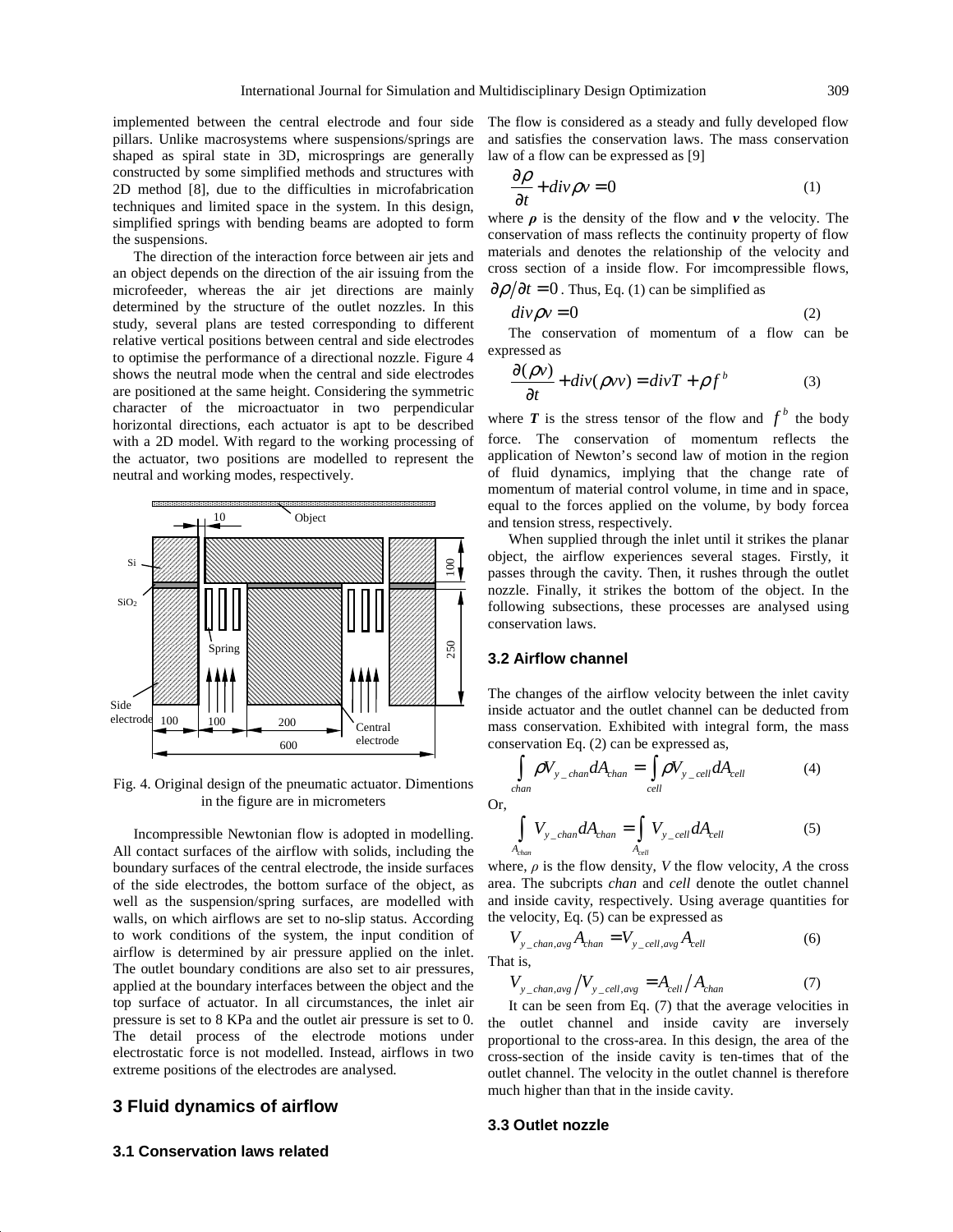The pressure loss when the airflow passes through the outlet of the nozzle and a/2 the distance from flow centre to nozzle can be analysed using the momentum conservation law. Having a steady flow,  $\frac{\partial (\rho v)}{\partial t} = 0$ . Substituted into Eq. (3) and expressed with integral form, Eq. (3) becomes:

$$
\int_{A_{chan}} \rho v_{in}^2 dA_{chan} - \int_{A_{chan}} \rho v_{out}^2 dA_{chan}
$$
\n
$$
= (P_{in} - P_{out}) A_{chan} - \tau_w A_{wall} - \rho g L A_{chan}
$$
\n(8)

where *P* is the pressure,  $\tau_w$  the shear stress,  $A_{wall}$  the cross section for the wall of the outlet nozzle, *L* the length of the nozzle, the subscripts in and out denote the entering and escaping of airflow from a control volume.

From conservation of mass,

$$
\int_{A_{chan}} \rho v_{in}^2 dA_{chan} = \int_{A_{chan}} \rho v_{out}^2 dA_{chan}
$$

Eq (8) becomes:

$$
(P_{in} - P_{out}) - \rho g L = \tau_w \frac{A_{wall}}{A_{chan}}
$$
\n(9)

For a nozzle with rectagular cross-section of width a and length b,

$$
\frac{A_{wall}}{A_{chan}} = \frac{2(a+b)L}{ab}
$$

For a nozzle with square cross-section of edge length a,

$$
\frac{A_{wall}}{A_{chan}} = \frac{2(2a)L}{a^2} = \frac{4L}{a}
$$

For a nozzle with circle cross-section of diameter D,

$$
\frac{A_{wall}}{A_{chan}} = \frac{\pi D L}{\frac{1}{4} \pi D^2} = \frac{4L}{D}
$$

Substitute these into Eq.(9), one has

$$
P_{in} - P_{out} = \tau_w \frac{4L}{D_{cross}} + \rho gL
$$
 (10a)

where  $D_{cross}$  is the character parameter of cross-section of the nozzle. For a circle,  $D_{cross} = D$ , for a square,

$$
D_{cross} = a
$$
, for a rectangular,  $D_{cross} = \frac{2ab}{(a+b)}$ .

In microflow, viscous forces are far larger than inertial force, becoming a dominant factor. Ignoring gravitional function, Eq. (10a) becomes

$$
P_{in} - P_{out} = \tau_w \frac{4L}{D_{cross}} \tag{10b}
$$

It can be seen from Eq.(10) that pressure drop through a nozzle is decided by the length and cross section of the nozzle. As the cross section of the inlet cavity is much larger than that of the outlet nozzle, pressure loss in the inlet cell is thus much less than in the nozzle. It can also be seen that the solution to pressure loss is transferred to searching wall shear stress. From fluid dynamics,

$$
\tau_w = \mu \frac{\partial v_x}{\partial y}\Big|_{y=a/2} \tag{11}
$$

where  $\mu$  is the dynamic viscosity,  $v_x$  the velocity along the axis direction of the nozzle, *y* the distance in ratius direciton

nozzle wall.

### **3.4 Interactions of airflow with the object**

Figure 5 shows the interaction between the issuing airflow and the conveyed object. The airflow rushes out from the outlet nozzle in an oblique direction, striking on the bottom of the object. When this airflow jet strikes on the solid object, the particles of airflow do not rebound but instead flow over the bottom surface of the planar object [10]. For the directional outcoming air jet shown in Fig. 5, most of the flow will travel towards the right-hand side.



Fig. 5. Interaction between a planar object and airflow

The interactions between the airflow and the bottom of the object can be analyzed using the conservation of momentum. In the vertical direction of the planar object, the interaction follows Newton's second law of motion:

$$
\frac{d(mv_{ver})}{dt} = \sum F_{ver} = F_{obj} + F_{body}
$$
 (12)

or

$$
\sum F_{ver} = m \frac{v_{ver,1} - v_{ver,0}}{\Delta t} = m \frac{v_{ver,1} - v_0 \cos \theta}{\Delta t}
$$
 (13)

where *m* is the mass of air particles, ∆*t* the action period the flow striking the object,  $v_0$  and  $v_1$  the velocities of the airflow just before and after the interaction,  $\sum F_{ver}$  the resultant force acting on the airflow in the vertical direction, including the interaction force of the object to the airflow  $F_{obj}$  and the gravity force of the airflow  $F_{body}$ . As the reflect vertical velocity of the airflow  $v_{ver,1}$  becomes zero, Eq. (12) becomes

$$
F_{obj} = -m\frac{v_{ver,0}}{\Delta t} - mg = -m(\frac{v_0 \cos \theta}{\Delta t} + g)
$$
 (14)

 $F_{obj}$  equals to the force acting on the object, which is used to support the object hovering above the microfeeder's surface. The acting time ∆*t* is related to the stiffness of the object surface.

In the horizontal direction, the momentum interaction can be expressed as

$$
\frac{d(mv_{hor})}{dt} = \sum F_{hor} = F_{fri} \tag{15}
$$

or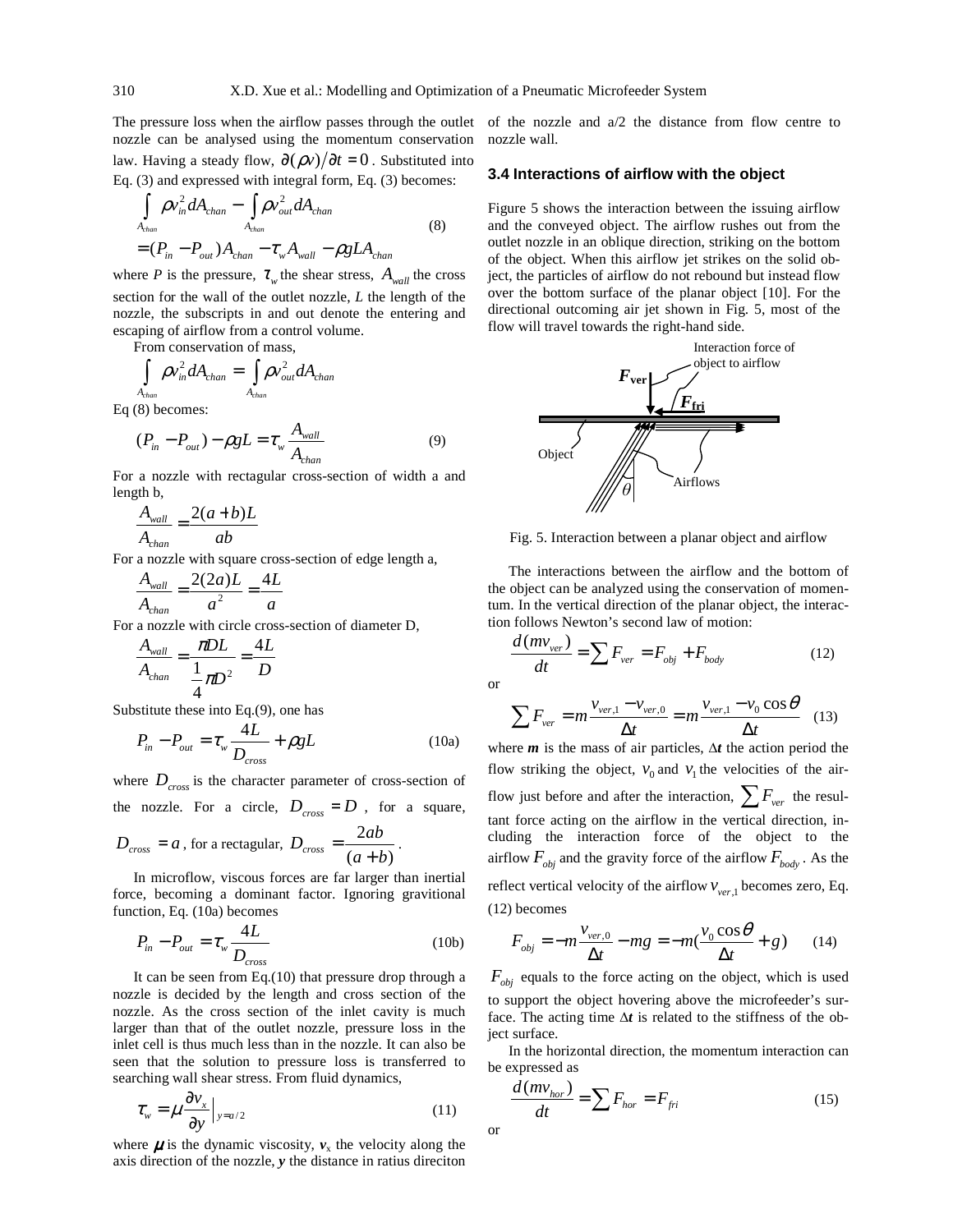$$
F_{\text{fri}} = m \frac{v_{\text{hor},1} - v_{\text{hor},0}}{\Delta t} = m \frac{v_{\text{hor},1} - v_0 \sin \theta}{\Delta t} \tag{16}
$$

It can be seen that through the impact interaction of the airflow with the object, the momentum of the airflow is changed from an oblique to horizontal direction. This implies that all the momentum in the vertical direction is transmitted to the force to support the object, whereas most of the momentum in the horizontal direction is remained. The difference between the original and final momentums in horizontal direction is transmitted into the friction force driving the object.

# **4 Analysis and design of outlet nozzle**

Airflow direction is closely related to the geometry of the outlet nozzle which is formed by the gap between the central and side electrodes. The original design of the outlet nozzle is assessed and optimised through the analysis of the effects of relative positions between central and side electrodes on the outcoming airflow direction.

The original design of the microactuator has been shown in Fig. 4, in which the upper edge of the central and side electrodes are located at the same height. Finite volume method is used in the modelling. Three analysis packages, Physica [11], Ansys [12] and Comsol [13], were used in the simulation of this case to verify the suitability of different packages. Consistent results are obtained among these three packages. The maximum airflow velocities of the microactuator in the outlet channel obtained by the packages Ansys, Physica and Comsol are 21.0 m/s, 21.4 m/s and 23.0 m/s, respectively. Figure 6 shows the velocity vector profile Fig. 8. Outcoming airflow in the plan when the upper edge of of the airflow simulated with Physica.

It can be seen that the microactuator transmits pressurised air into accelerated air flows, which are used as the driving resource to support or move the object. The high pressure air is provided from wide sized inlet to keep a stable input of air resource. Passing through the narrow shaped outlet nozzle, airflows are concentrated and speeded up. The escaped highspeed airflow rushes out of the outlet nozzle, striking the bottom of the object.



Fig. 6. Velocity vector profile of micro airflow in the neutral position



Fig. 7. Outcoming airflow in the plan when the central and side electrodes located at the same heights



the side electrode being lower than that of the central electrode



Fig. 9. Outcoming airflow in the plan when the upper edge of the side electrode located at the same height as the below edge of the central electrode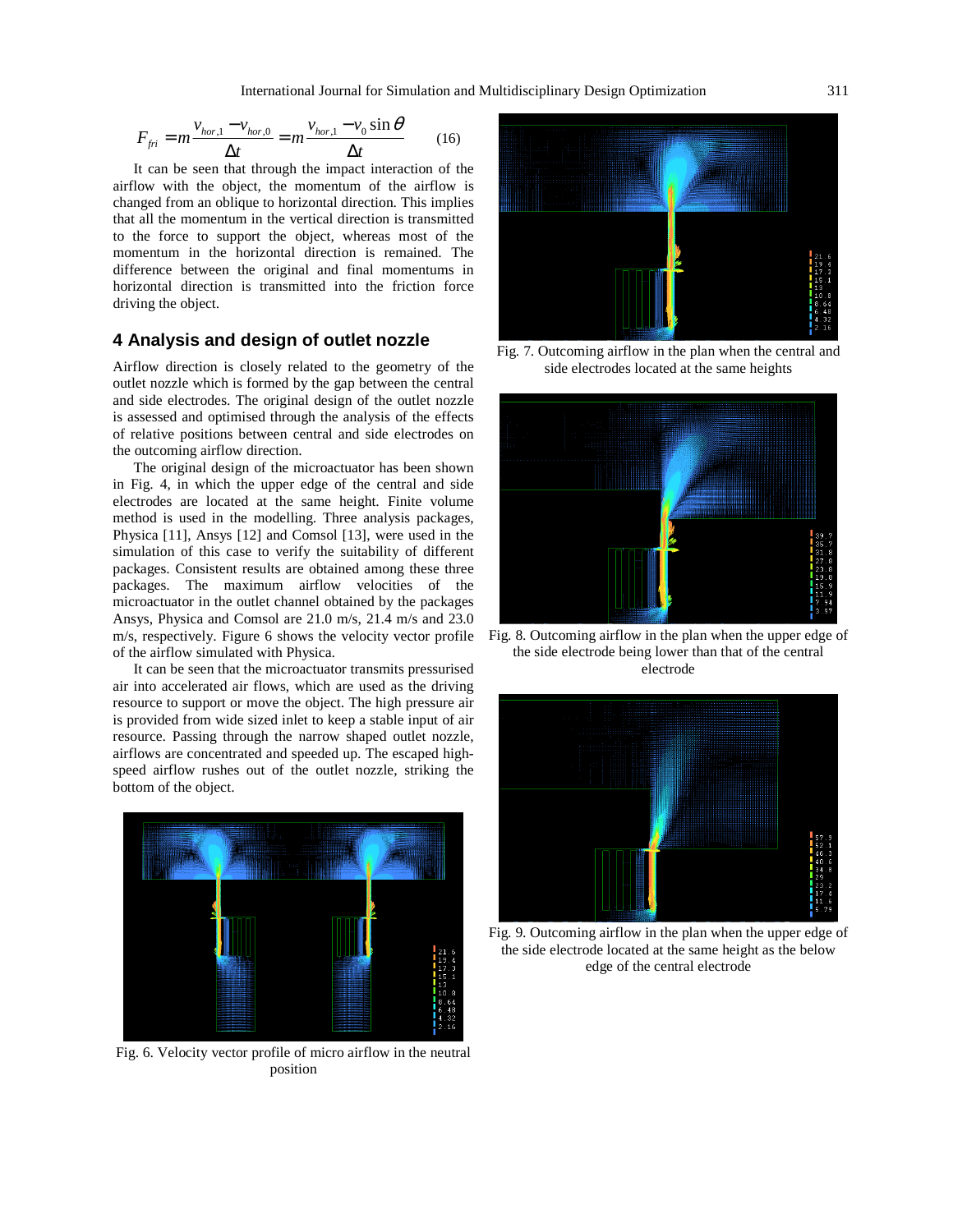

Fig. 10. Outcoming airflow in the plan when the upper edge of the side electrode is lower than the below edge of the side electrode

Four locations corresponding to different relative heights of the central and side electrodes were modelled to investigate their effect on the air jet directions. The velocity vectors are shown in Figs 7 through 10.

Figures 7 to 10 show that the outcoming direction and development of the airflow are affected by the following factors: the normal direction of outlet nozzle channel/wall located outside of the nozzle, and the geometry and air pressure in the cavity between two electrodes. It can be seen that when lowering the height of the side electrode, the deflection angle of the airflow incresed. The lowering side electrode brings two changes to the local structure. One is that a side wall is formed by the side surface of the top part of the central electrode. The other is that the normal direction of the outlet nozzle is changed. It is in the vertical direction in Figs 7 and 8 and changed to oblique directions in Figs 9 and 10.

It can also be seen that the velocity of the outcoming airflow is roughly inversely proportional to the length of the outlet channel. The maximum velocity of airflow is 22m/s in the case of full length channel (Fig. 7), 40m/s in the case of half-length of the original channel (Fig. 8) and 58m/s in the case without channel (Fig. 9). This is coped with Eq. (10), in which the pressure drop over outlet channel is roughly inversely proportional to the length of the channel.

Based on the simulation results, the initial design with the central and side electrodes at same height (Fig. 6 or 7) cannot provide an oblique air jet and is thus abandoned. The structures shown in Figs. 8 to 10 can produce oblique air jets and thus are suitable options. Among these, the oblique nozzle configuration shown in Fig. 10 has the advantage of providing flexible adjustment for the air jet direction and is therefore adopted.

The effects of various factors on the airflow distribution are discussed in detail as follows:

- *Nozzle normal direction*. This determines the normal direction of the outcoming airflow and is the most important factor for the basic direction of the airflow. It can be seen from Fig. 10 that by varying the normal direction of the nozzle from vertical to an oblique angle, the escaped direction of the airflow is dramatically changed.
- *Walls located outside of the nozzle*. This affects and deflects the moving direction of airflow escaped from the nozzle. A vertical wall located just outside of the

nozzle can prevent the airflow to deflect towards one side and lead the flow to diffuse towards the other direction. It can be seen from Figs 8 and 9 that the side surface of the top edge of the central electrode and the top surface of the side electrode constitute right angled walls to regularise the airflow development.

- *Channels*. Outlet channels have the function of concentrating and regulating the airflow direction [14]. Passing through a channel, the distribution of the air in the channel becomes even and the flow direction is focused. However, with high resistance in a microchannel, the kinetic energy of the airflow is reduced (see Eq. (10)). It can be seen from Figs 6 and 7 that the maximum air jet velocity is doubled when the outlet channel length becomes a half of the original one.
- *Air outlet route*. Airflow finally goes out between the bottom of the object and the top surface of the actuator. This determines the development trend of the airflow in the final stage. As the airflow movement is determined by its kinetic momentum in the early stages, the movement of the airflow in the late stages is decided by the differences of air-pressures in the system.
- *Air inlet cavity between electrodes*. These should ensure the stable supply of pressurised air and satisfy other requirements, such as fabrication, mechanical and electrostatic performances. A low velocity and high pressure air is suitable as it can keep continuity supplies and so obtain a stable performance of the feeder.

# **5 Conceptual design of microactuator**

#### **5.1 Categorizing patterns of microactuator**

Being the driving force, the airflow direction is the focus in the microactuator design. As discussed above, the airflow distribution is mainly affected by the following factors: (*i*) nozzle normal position, (*ii*) outside walls of nozzle and (*iii*) outlet channel axial directions. The normal direction of the nozzle is formed by the two convexes of the two top edges of the central and side electrodes. By adjusting the relative position of the central and side electrodes, different angles of the nozzle can be formed. The relative position of the walls outside of the nozzle is related to the relative heights of the central and side electrodes. If located at the same height, the normal directions of two walls are towards one direction. If located at different heights, the top surface of one electrode and the side surface of the other electrode constitute two perpendicular walls outside of the nozzle. In this case, these two walls can regulate the outcoming airflow direction. Unlike the wall outside of the nozzle, the walls inside the nozzle in the cell are always positioned in perpendicular angles and thus the airflow in the cavity of the actuator is decided by the width and height.

To form an oblique directional nozzle and two perpendicular walls outside and inside the nozzle, the central and side electrodes should be located at different heights and one of the central and side electrode has to be shaped as a angle. There are therefore two possible shapes of electrodes, i.e. angle and wall, and two relative positions of the central and side electrodes, i.e. whichever electrode with the angle structrue located higher than the other. Figure 11 shows these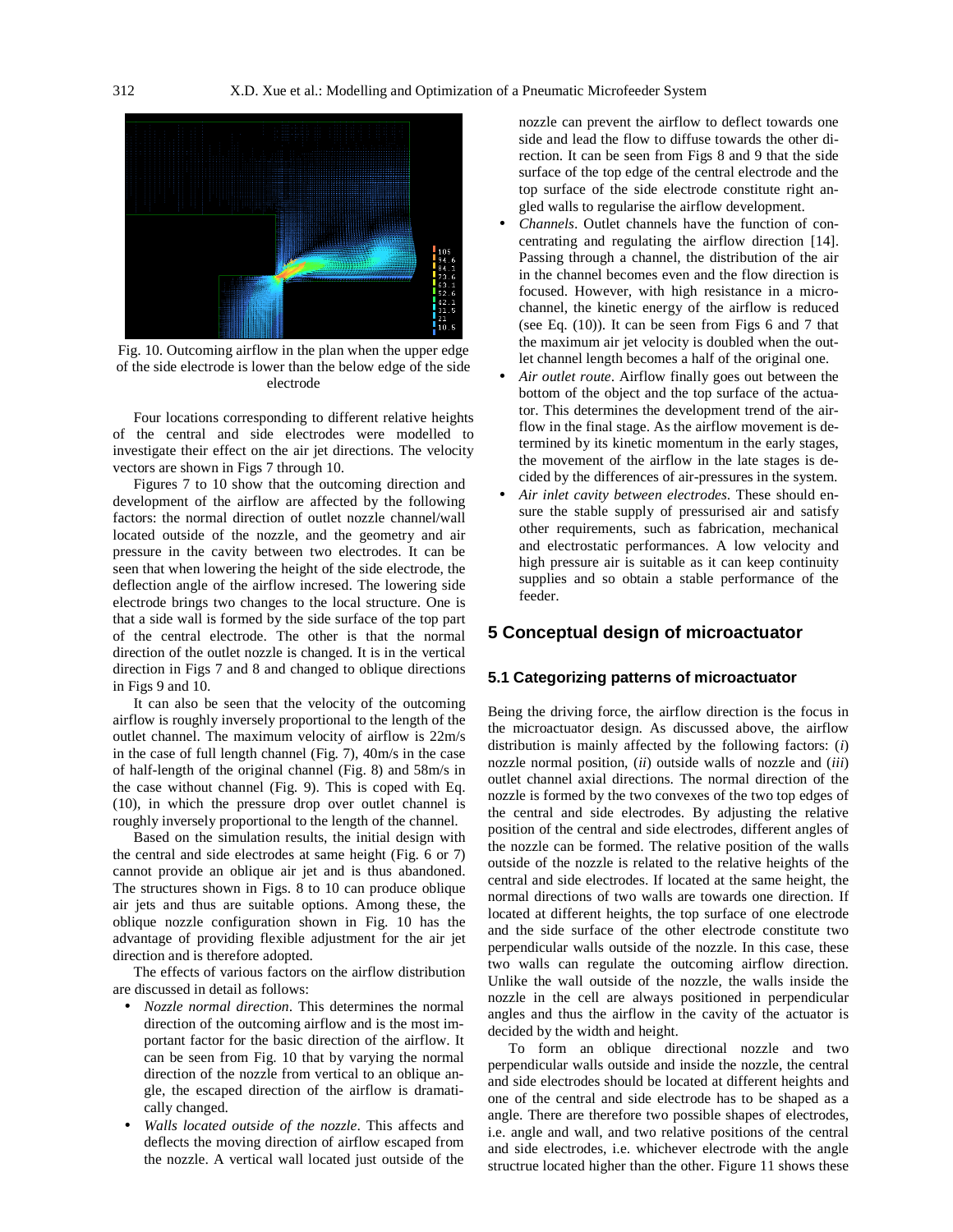two basic plans in neutral position, in which the nozzles are formed by two top convexes of the electrodes. Plan (a) is discussed in the present paper, whereas plan (b) has been processed by literature [3].

Embodying an outlet channel can effectively control the direction and concentration of an air jet. For a nozzle design with embodied a channel to increase the concentration of the airflow, the axial direction of the channel should not in the vertical direction so that a horizontal branch driving force can be produced. The design plans with embodied outlet channel is developed from Fig. 11, shown in Fig. 12. In this way, the outcoming airflows are more concentrated in a fixed direction, no matter in a neutral or working mode. With an embodied channel, the oblique surfaces on the central and side electrodes are also easy to be equipped with each other in a working mode. However, a more complex fabrication required for this option that, at present state, is a challenge technique.

It can be seen that two categories of the microactuator have some similarities: both have oblique nozzles and two perpendicular walls extending out from the nozzles. The geometries inside the nozzles are also similar. Both designs can therefore produce similar directional air jets rushing out from nozzles. The differences lie in deflected directions of airflows. The airflow directions outcoming nozzles in Plan A are towards two sides, whereas in Plan B towards the central region. As a result, the two flows in Plan B coming from the same actuator will interact with each other and two flows in plan A may interact with the flows from other adjacent units. Correspondingly the acting place of the resultant airflow force on the object in Plan B is located above the unit and in Plan A is above unit boundaries.



Fig. 11. Two basic designs of air outlet nozzle



Fig. 12. Alternative designs of outlet nozzles with channels embodied

# **5.2 Performance of microactuator of Plan A for this design**

Based on the above discussions, the concept design of Plan A is chosen and simulated. The velocity vector profiles are shown in Figs 13 and 14. Both figures show oblique directional outlet nozzles. The difference between the two options is that short channels are embodied in the outlet nozzle in Fig. 14. That is, Figs 13 and 14 are corresponding to the Plan A in Figs 11 and 12, respectively. The angle of elevaton of the outlet nozzle in Fig. 14 is 60°. It can be seen that the two designs work well with regard to airflow distribution. Between the two options, the case with an oblique channel nozzle results in more concentrated airflow. An oblique directional airflow is produced. It strikes the bottom of the object, producing both vertical and horizontal forces for hovering and driving the object.

In working mode, the airflow distribution in an actuator is not symmetric anymore as in neutral mode. Considering the airflow direction, two halves of adjacent neighbouring actuators are chosen for modelling for working mode. Figures 15 and 16 show the velocity vectors of the simulation of the working mode. It is assumed that in working mode, the airflow flows from one nozzle. It can be seen that with the size of outlet nozzle widening, the mass flow rate of the airflow is larger in work mode than in neutral mode. It can also be seen that the structure with embodied short channels, i.e. in Fig. 16, can be more effective at directing the airflow.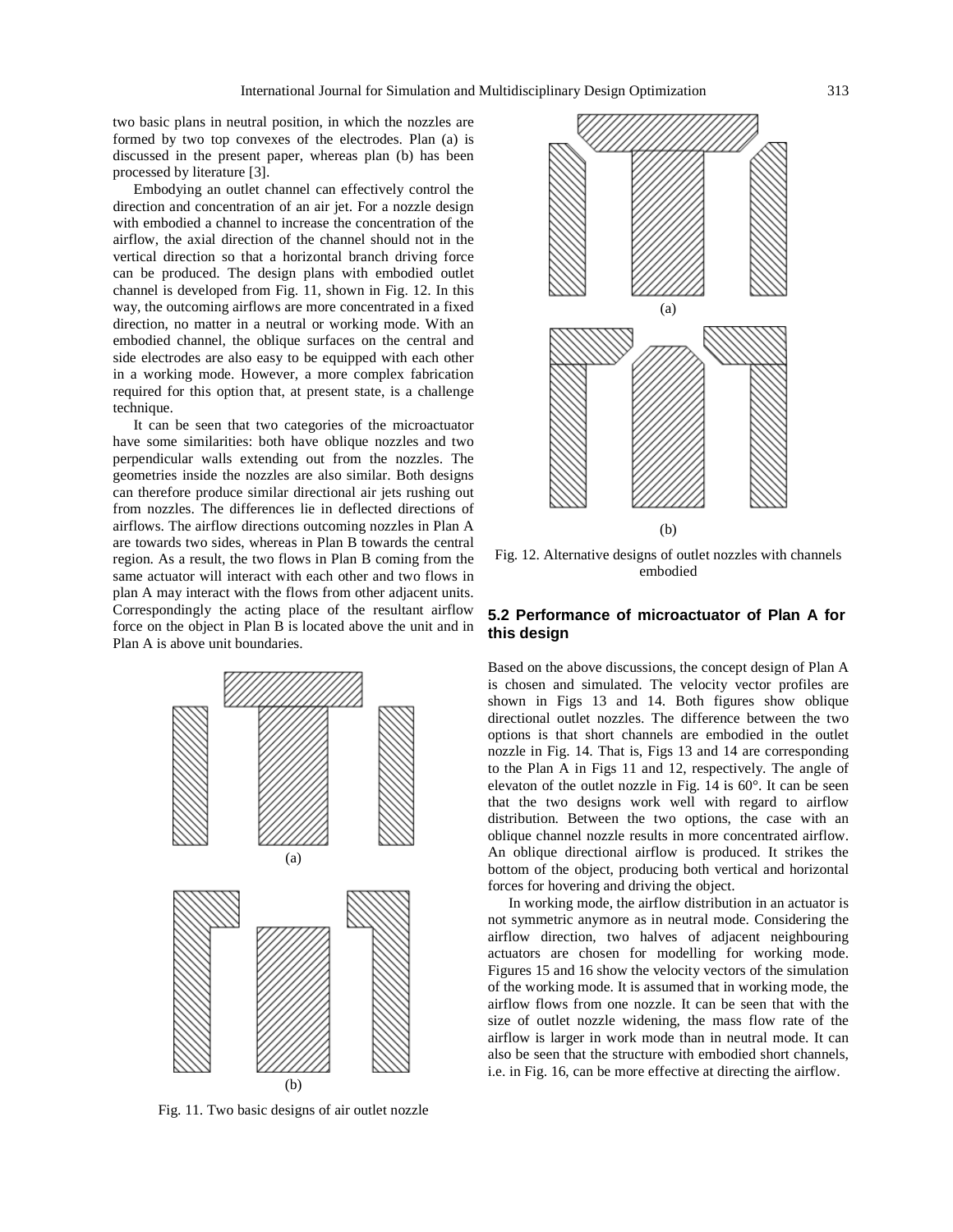

Fig. 13. Velocity profile of the modified design in the neutral mode without nozzles



Fig. 14. Velocity profile of the modified design in the neutral mode with embodied outlet nozzles



Fig. 15. Velocity profile of the modified design in a working mode without outlet nozzles



Fig. 16. Velocity profile of the modified design in a working mode with embodied outlet nozzles

After abandoning the long upright outlet channel used in the original design and adopting an oblique directional nozzle, the direction of the outcoming airflow is more controllable and the velocity of the airflow is increased. This results in a more flexible suitability of the feeders and a more effective action of the airflow.



Fig. 17. A prototype of the new design

The initial microfeeder design has been modified on the basis of the results from the CFD simulations. Such changes have allowed an improvement in the device performance in directing the air towards the desired directions. Based on the result, a prototype shown in Fig. 17 is being built at the University of Norttingham. The corresponding relevance will be reported in due course.

# **6 Conclusions**

Multidisciplines of electric, mechanical and fluidic are concerned with the microfeeder and fluidic dynamics behaviour is the key factor for the system performance. Electric mainly plays control roles to apply the electrostatic force on electrodes of the units and also for the coordination of the arrayed system. Mechanical functions are involved in the movement of electrodes to control the states of airflow nozzles and to undertake the task driving an object. Fluidic dynamics is used for performing actuation function. Under the actions of electric and mechanic effects, the distribution and momentum of the airflows are controlled to such a state that their interactions with the bottom of the object will produce appropriate air-pressure force to hover and drive it to the desired position.